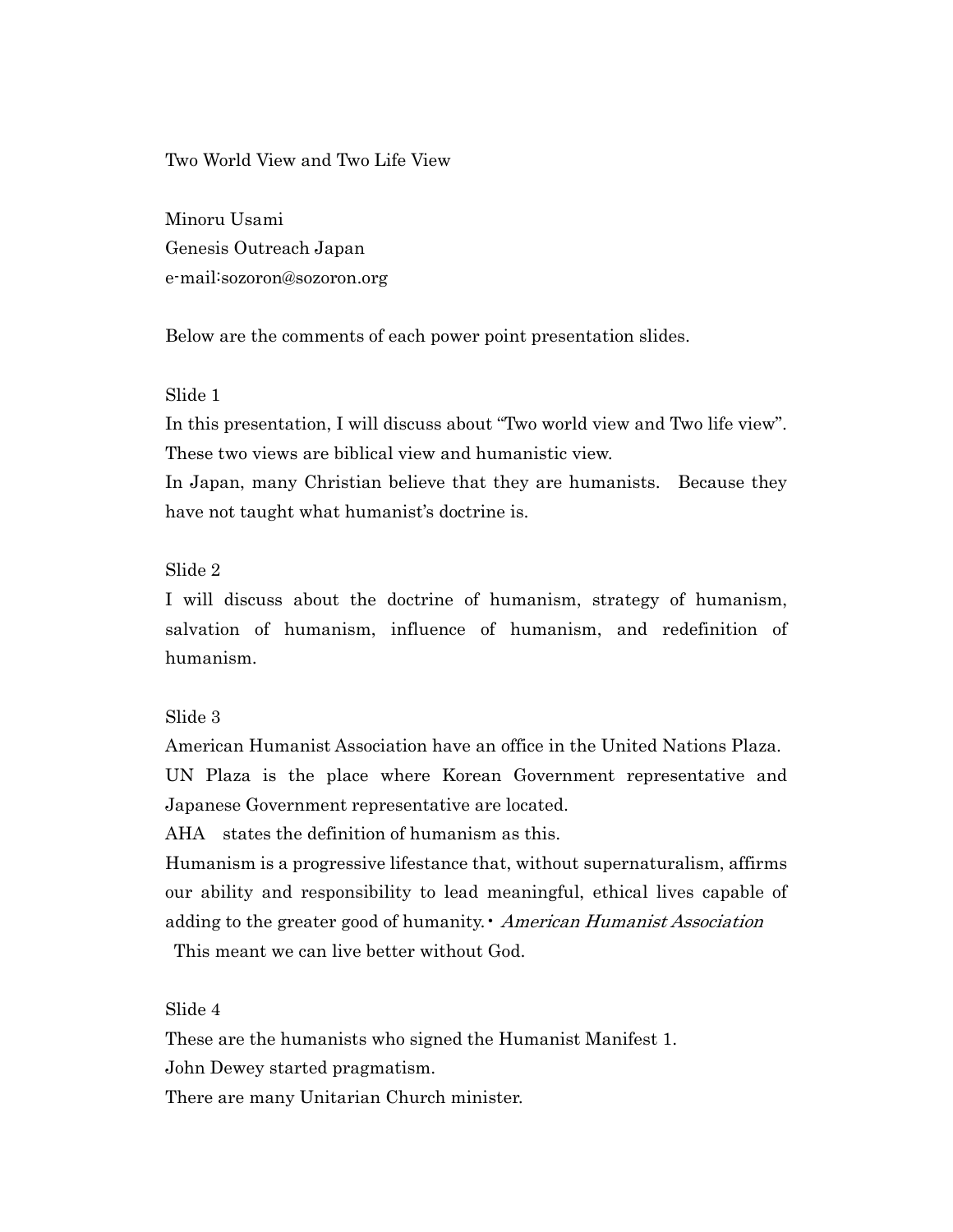Unitarian Church holds very liberal theology that believes no God, no creation, no resurrection, and no new heavens and the Earth.

Some of them were converted to Unitarian minister from Baptist or Reformed minister.

R. Lester Mondale was a Unitarian minister and an American vice president under Jimmy Carter.

Charles Francis also was a Unitarian minister who was adviser of evolutionist side at Scopes Trial.

#### Slide 5

In Japan, many people believe that humanism is a wonderful philosophy that cares for people. May be in Korea, too.

But, humanists know this is not just a philosophy, but a religion.

There are 15 items in this manifesto and the first of them states that Religious humanists regard the universe as self-existing and not created.

They know that humanism is a religion. This religion is a belief that there is no Creator. In other word, This religion believes in atheism.

## Slide 6

Second states, Humanism believes that man is a part of nature and that he has emerged as a result of a continuous process.

Humanists believe that human is one of the evolved animals. This is Scientific Naturalism or Evolutionism. They don't believe in Creation.

#### Slide 7

Third states, Holding an organic view of life, humanists find that the traditional dualism of mind and body must be rejected.

Humanists believe that only existing entity is material. There are neither soul nor spirit exist. In other word, this is materialism.

Those who were taught this view believe that death is the end of himself. There are no life after death. This view give people that human are just a matter and no difference in between stone and human. In Japan, there are more than 30,000 suicide each year. I believe that humanism give way to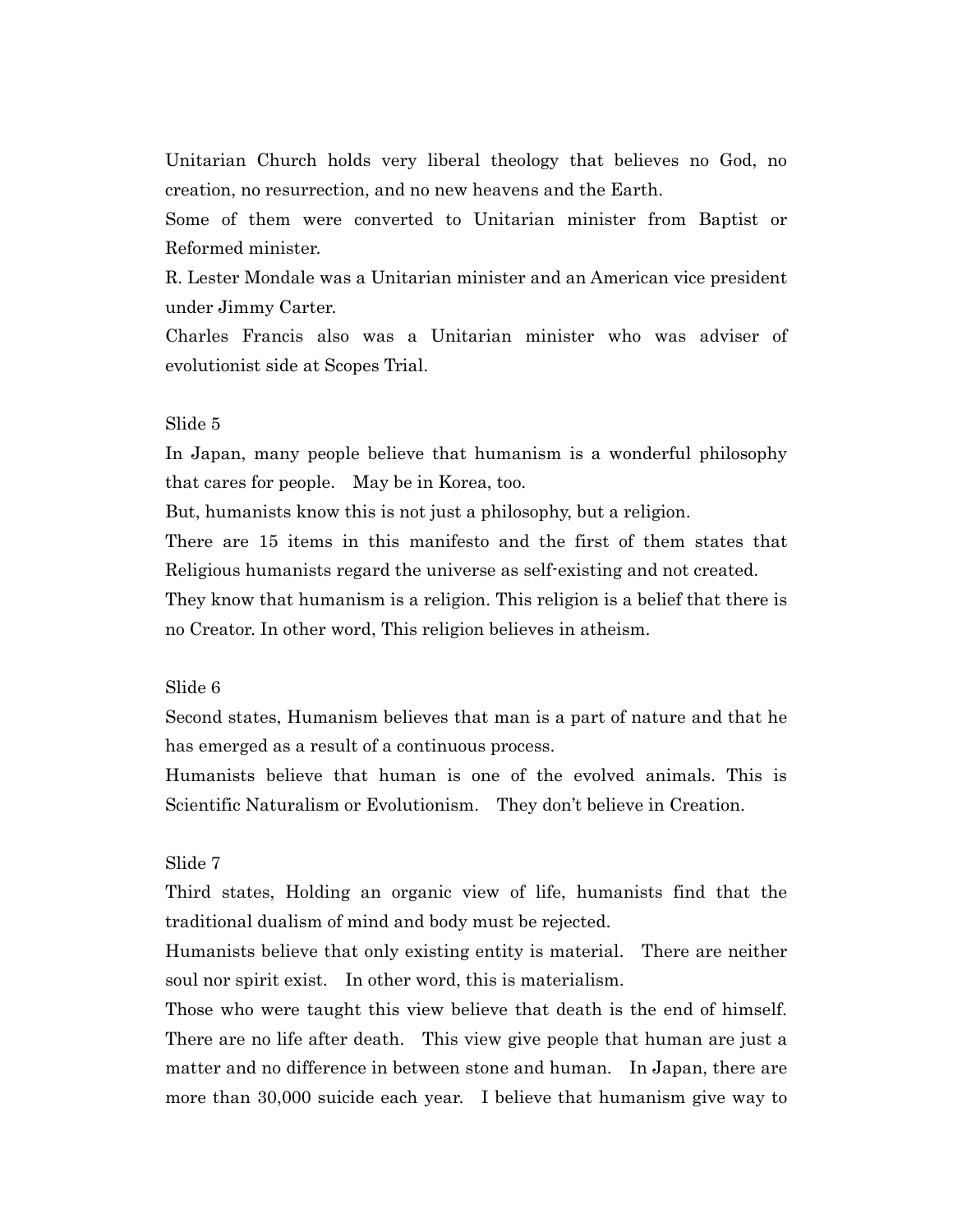suicide because they believe they can escape from the difficulty.

Atheism, Scientific Naturalism, Materialism are the basic doctrines of this religion.

# Slide 8

To spread humanism, humanist's strategy is to influence on the United Nations' organizations.

# One of the target was UNESCO (United Nations Educational, Scientific and Cultural Organization).

First director-general of UNESCO was Sir Julian Huxley. He was an evolutionary biologist, humanist, and a grandson of Thomas Huxley who supported Darwin's evolution. He also was the first president of the British Humanist Association.

When UNESCO started, he states general philosophy of UNESCO.

# Slide 9

"Thus the general philosophy of UNESCO should, it seems, be a scientific world humanism, global in extent and evolutionary in background."

We understand from this statement that Julian Huxley wanted to spread humanism and evolutionism all over the world using UNESCO.

Slide 10

Evolutionists believes that the condition of an orgasm evolve into the next stage was, only advanced organism survive and other less advanced organism has to be died out.

It seems Julian Huxley believed that if every human believe in humanism and evolutionism, human can evolve into the next stage.

He states "The unifying of traditions into a single common pool of experience, awareness and purpose is the necessary prerequisite for further major progress in human evolution.

Slide 11 He continues that: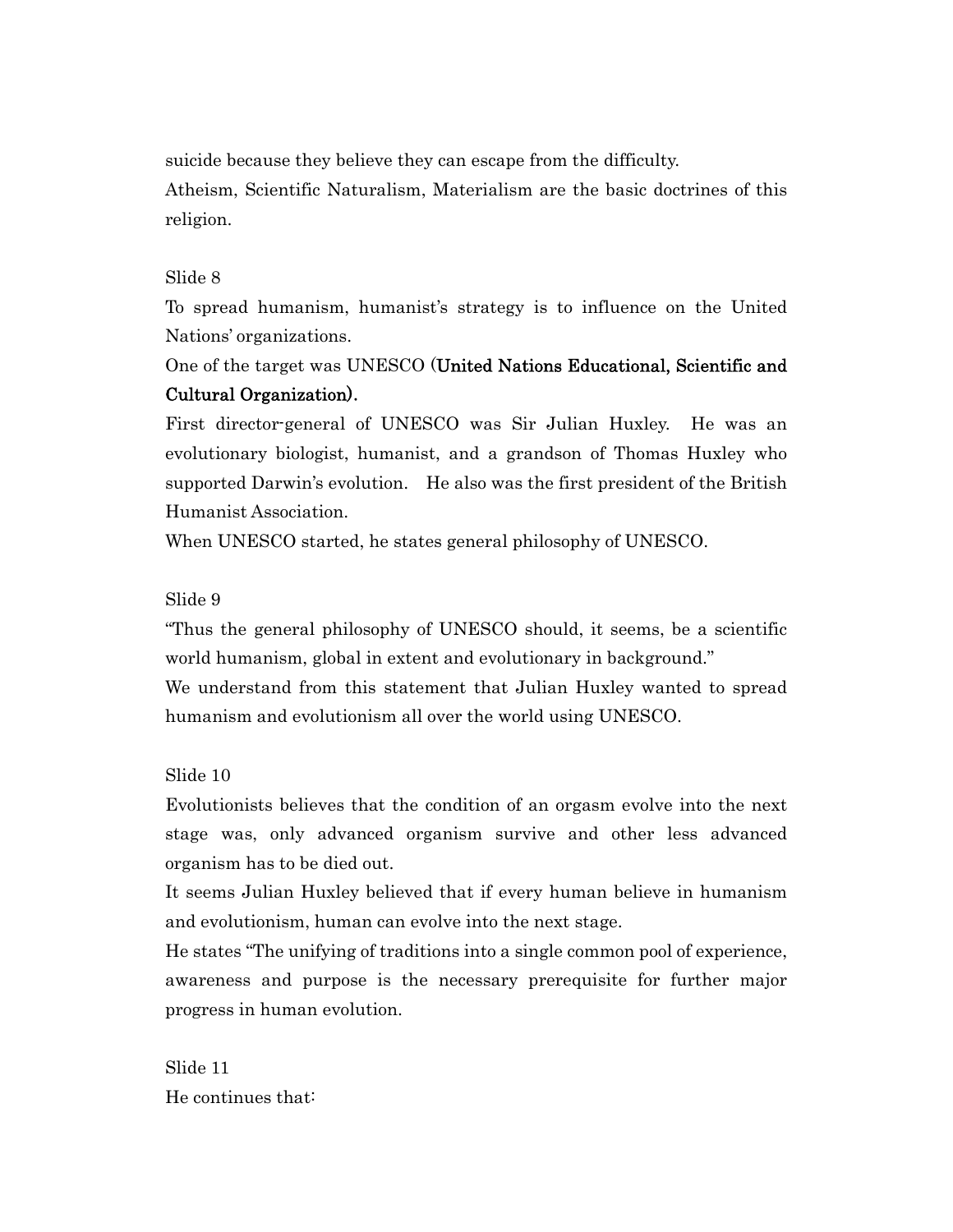Accordingly, although political unification in some sort of world government will be required for the definitive attainment of this state, unification in the things of the mind is not only necessary also, but it can pave the way for other types of unification."

This paper was kept "in-house" by UNESCO for about 30 years, before The Humanist was allowed to publish it.

Today, governments of many country decide educational curriculum under the influence of UNESCO and educate their citizens humanism and evolutionism.

# Slide 12

In 1973, Humanist Manifest II was issued. This discusses details of what Humanist Manifest I didn't.

### It states in the Religion section as this.

Religion FIRST: We believe, however, that traditional dogmatic or authoritarian religions that place revelation, God, ritual, or creed above human needs and experience do a disservice to the human species.

This religion called Humanism does not accept any authority over human, such as Hananim or the Bible.

Slide 13

As nontheists, we begin with humans not God, nature not deity.

### They start thinking about anything without God

Slide 14

Since they deny existence of God, they believe that human exist without purpose and divine influence.

"But we can discover no divine purpose or providence for the human species. While there is much that we do not know, humans are responsible for what we are or will become."

Humanist boast and states "No deity will save us; we must save ourselves." For humanists, save ourselves doesn't mean to have an eternal life, but to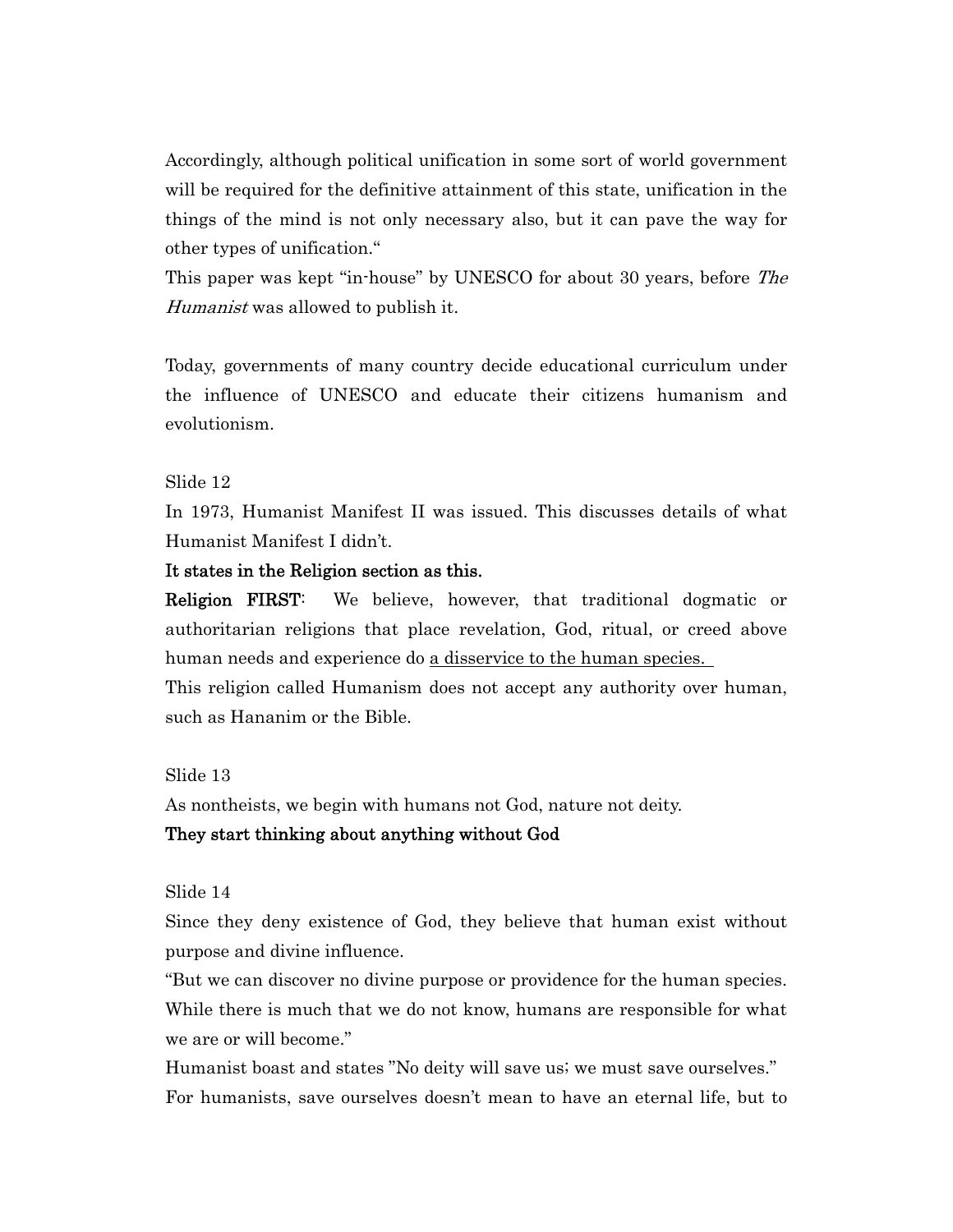help those who are poor, suffering, starving and so forth.

Their salvation is only on now and here on the Earth.

I don't mean to deny good works of UNICEF or UNESCO,

We Christians have similar organizations that help people such as Salvation Army or other ministries.

The difference is accepting God (Hananim) or denying God (Hananim).

Humanists think Jesus is not our savior, but we ourselves are the savior of ourselves.

#### Slide 15

#### Romans 1:18-20

 For the wrath of God is revealed from heaven against all ungodliness and unrighteousness of men, who hold the truth in unrighteousness;

 Because that which may be known of God is manifest in them; for God hath shewed [it] unto them.

 For the invisible things of him from the creation of the world are clearly seen, being understood by the things that are made, [even] his eternal power and Godhead; so that they are without excuse:

God angry at humanistic way of thinking. For us, most important thing is to admit and accept God.

# Slide 16

To accept Creator or to deny Him makes a big difference on there way of thinking.

#### Slide 17

We know there were two crosses on both sides of the cross of Jesus. There were two criminals crucified on these crosses. Both must be committed very bad criminals.

Slide 18 This Criminal said to Jesus "Save yourself and ourselves!"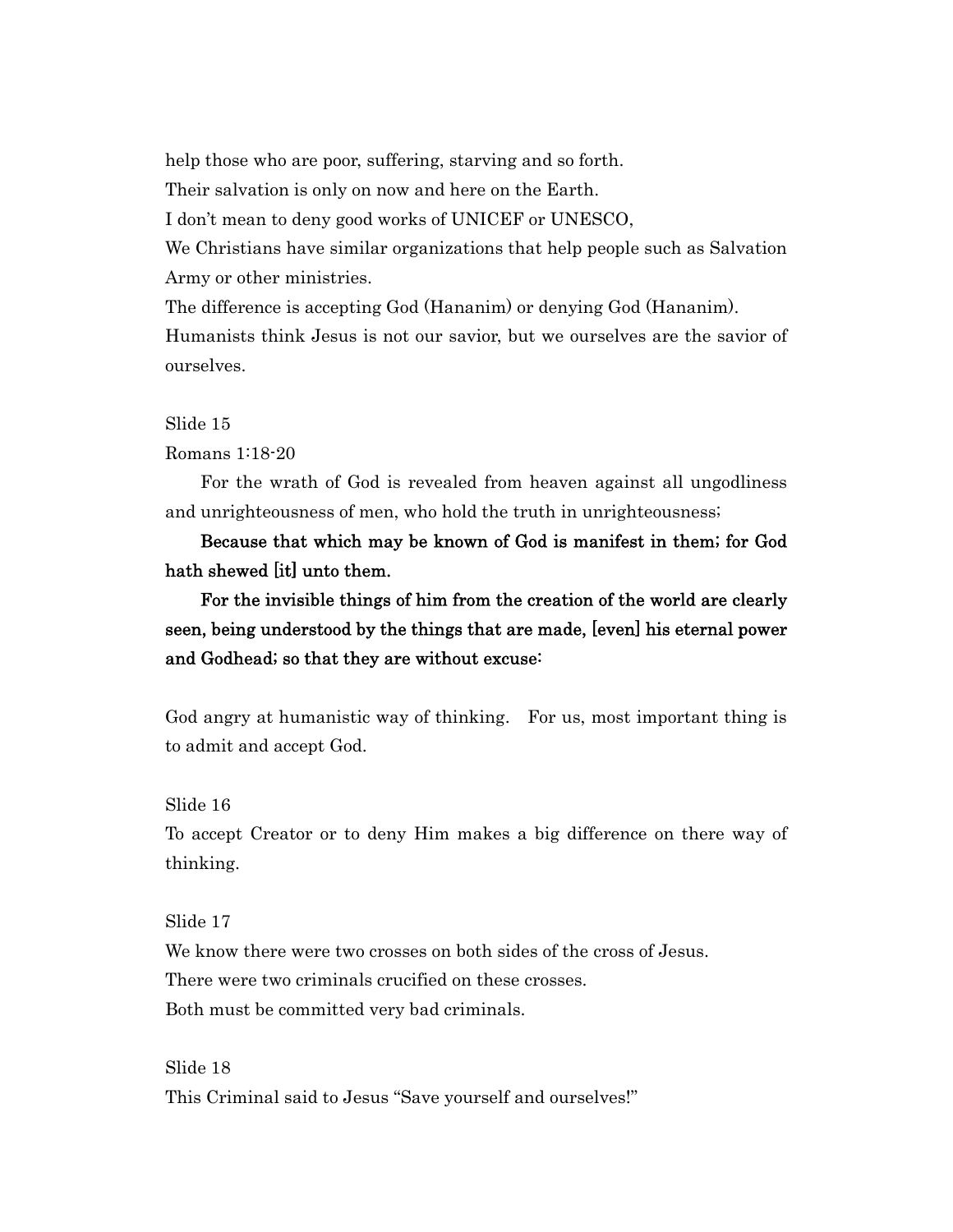But did he believed in Jesus as a savior? No! He didn't believe in Jesus, but mocked at Him. He didn't accept God our Creator.

#### Slide 19

The other criminal knew God and he accepted God. He knew what he has done. He knew he was a sinner. I think he couldn't even say "please save me." because of his huge sin. So he only could say "please remember me when you seat on the throne.

But the word of Jesus promised him his salvation. This criminal must be died with joy and peace in his mind.

Slide 20 There are criminals like them today. One is Timothy McVeigh. He exploded Oklahoma Federal Building on April 19. 1995. 168 people were killed and more than 850 people were injured. It was said worst terrorism before 9.11. that plane clashed into two world center buildings.

Timothy McVeigh wrote a poem the day before he was executed. It says in the end, "I am the master of my fate. I am the captain of my soul."

I understood from his word that he believed in no God, and there are no authorities over him.

# Slide 21

He said "I feel sorry for those who lost their life. But I understand that is the fate for all beasts. That is the toll for men."

He believed that the humans were mere a beast made by evolution. And the fate of the every beasts are death.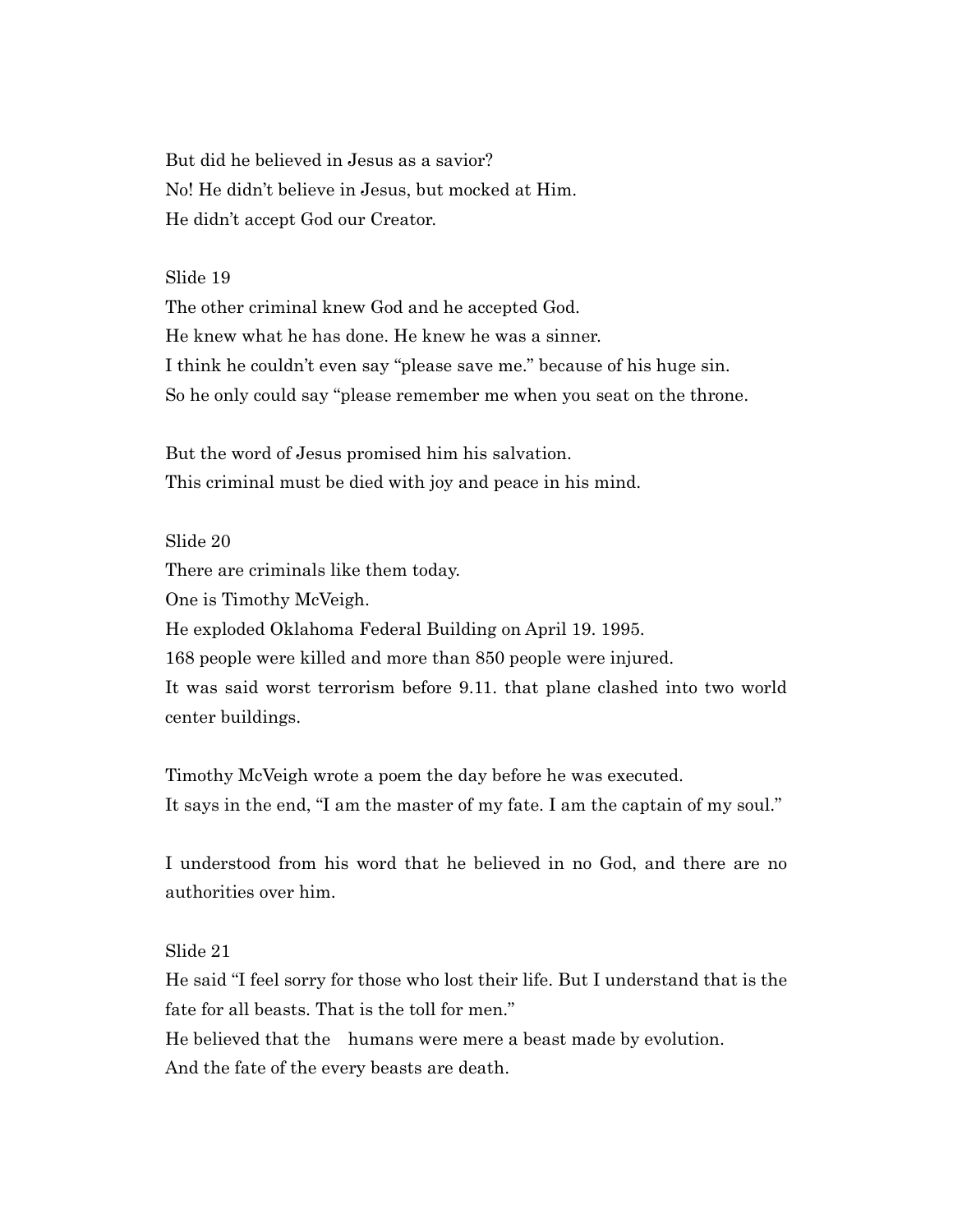He didn't know there were no death when God created the world. He was fully influenced by humanism's basic doctrine.

# Slide 22

There is another criminal. His name is Jeffrey Dahmer who were serial killer.

More than 17 males (include boys) were killed by him. After the judge of lifetime imprisonment in 1994, he was lynched and killed by another prisoner in the same cell. He said the next statements answering an interview.

"If, there is no God whom man are responsible, Then, why do we have to change our behavior to be acceptable, Anyway, I thought like that way."

Jeffrey Dahmer also was believed in basic humanism's doctrine as was Timothy McVeigh. Dahmer believed in atheism (hananim).

# Slide 23

"I always believed the theory of evolution as truth, that we all just came from the slime. When we…, when we died, you know, that was it, there is nothing ."

Slide 24

He continues,

But, Scinece I believed The Lord Jesus Christ is truly the Creator God, I believe He took over my responsibility as for others He believed in Jesus and he believed in Jesus died for his huge sin, too.

He started testifying Jesus in prison. And then he was killed

Slide 25

Both Timothy McVeigh and Jeffrey Dahmer were Criminals and died as two criminals on both sides of Jesus,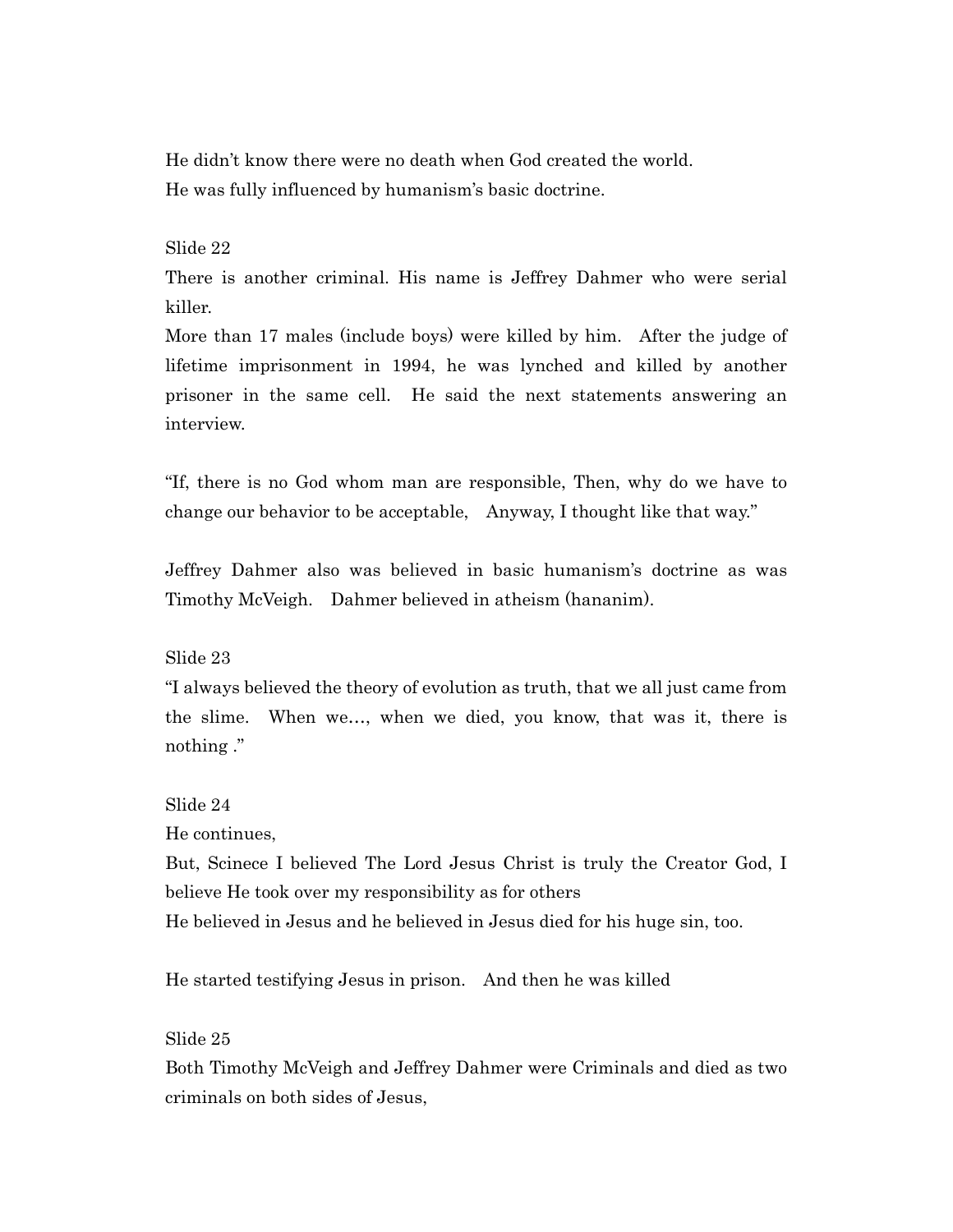But, one did believe in Jesus, and the other did not believe in Him. In the view of humanists, they both died and become nothing. But in the view of the Bible, different futures are awaiting for them.

## Slide 26

In Japan, atrocious juvenile criminal has been increasing. In 1997, a 14 years old boy did serial killing of children for fun. Even he put a child's head in front of the school gate.

This terrified people all over Japan.

By then, there were nothing like this had happened.

But since then gradually juvenile's delinquency has been increased.

In 2004, 12 year old girl(6th grade) killed her classmate.

At that time, many Japanese had surprised like this juvenile crime.

In October 2008, there were a house killing either child killing his/her parents or grandparents or parents killed their children within a month in Japan.

Today, not many Japanese will surprises this kind of juvenile crime, any more.

### Slide 27

I strongly suspect that these crimes are the fruits of humanism education.

In the past history, always there was an authority over human.

But humanism denies any supernatural authority over human.

Evolutionism put human a position no difference to plants or animals.

Materialism made people to believe human has no soul, but just a material.

### Slide 28

What is the foundational idea of the humanism? It is ignoring God and His authority. Who did have this idea first? Satan. Then if we redefine humanism, what is it?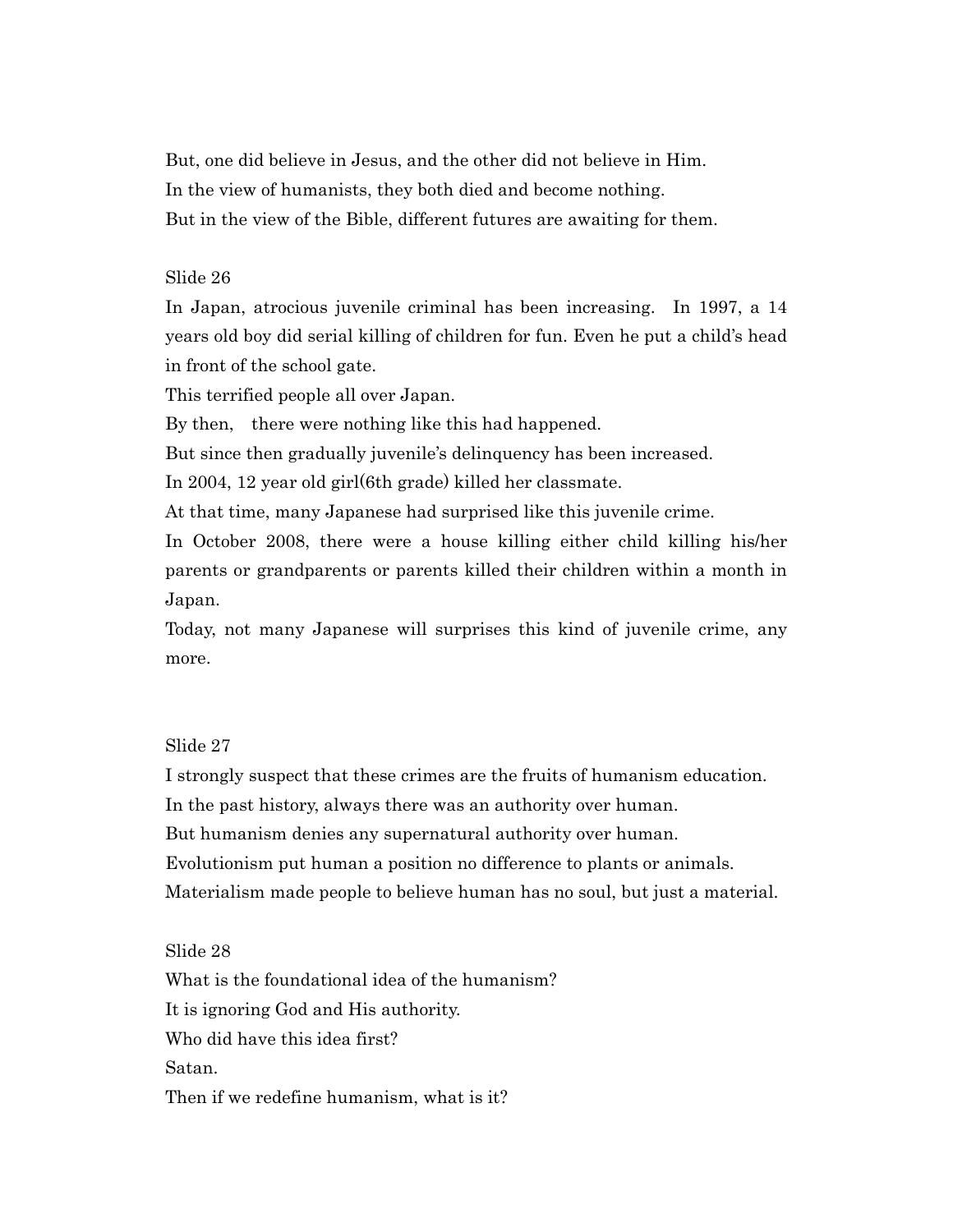It is a "Sin Nature" This definition is not the definition of humanists have. Because humanists believe that there is no sin or sin nature.

But from the biblical perspective, I understood the humanism is a "Sin Nature"

Even if he believes in Jesus, but lives ignoring God, then he is a humanist in that sense.

Slide 29

What happens to a man who wants to live in "Sin Nature".

Slide 30

Romans 1:21 states,

•Because that, when they knew God, they glorified [him] not as God, neither were thankful; but became vain in their imaginations, and their foolish heart was darkened.

If a man wants to live in "Sin Nature", God put him in a place as in Romans 1:24

•Wherefore God also gave them up to uncleanness through the lusts of their own hearts, to dishonor their own bodies between themselves:

Slide 31

King Solomon concluded the best way for the living as In the end of the Ecclesiastes,

It is simple thing and the thing always taught.

"Let us hear the conclusion of the whole matter: Fear God, and keep his commandments: for this [is] the whole [duty] of man.

God knows the way for us to be blessed.

God want us not to seek our own sin nature as Satan did.

It is important for us to start thinking from the Bible.

It is important for us to believe in existence of our Creator.

It is important for us to believe in God's creation as it is written in Genesis 1. There were no evolution.

It is important for us to believe that we are not just a material but a spiritual